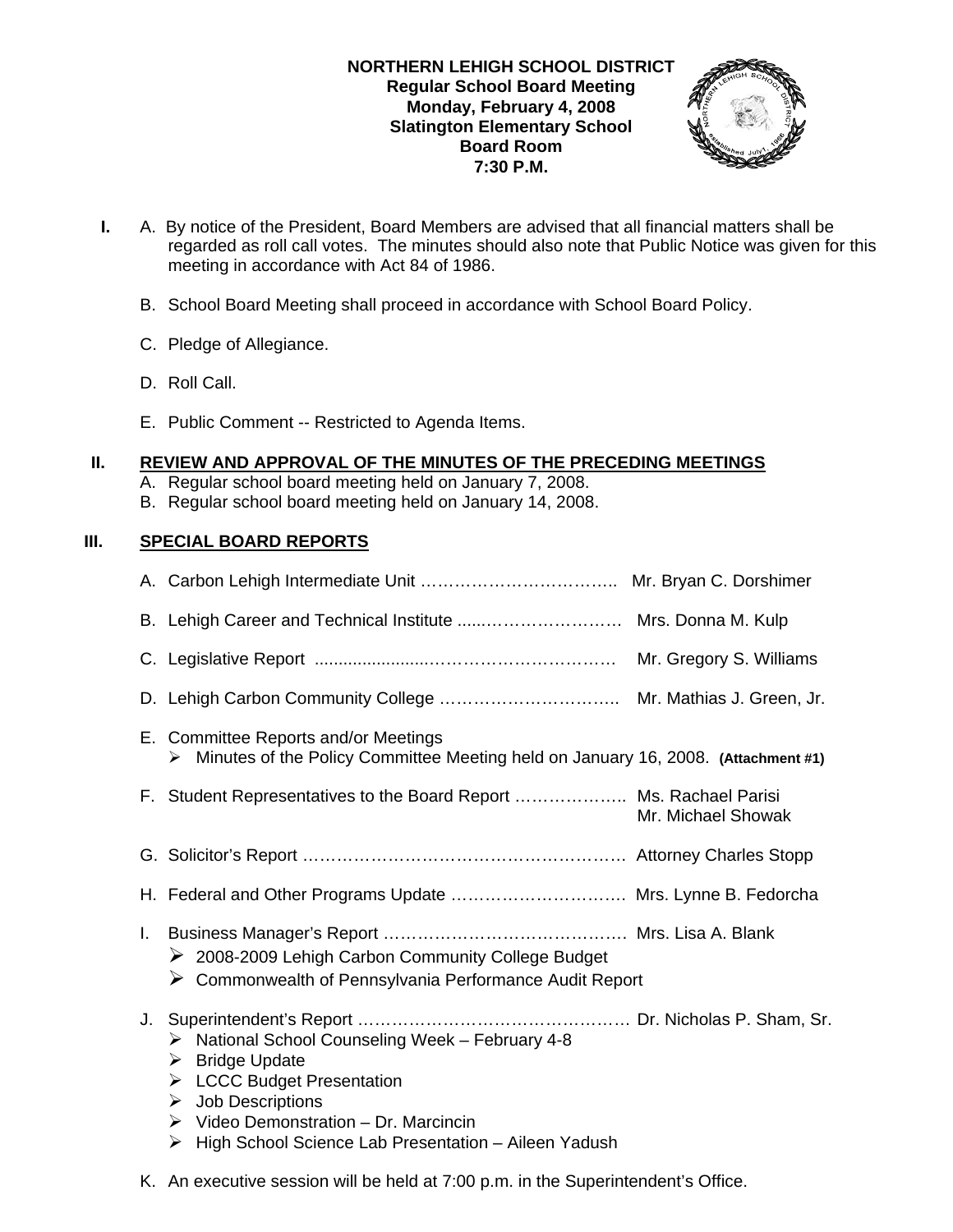#### **IV. PERSONNEL**

#### A. Salary Adjustment

Acknowledge the following teacher who has completed the requirements per the Collective Bargaining Agreement that would entitle them to a salary increase for the 2007-2008 school year:

 Christina Carmody From: Step 2B To: Step 2B+24

#### B. Co-Curricular Volunteers 2007-2008 School Year

Ian Chlebove\* **Assistant Wrestling Coach \*Pending Verification of Clearances** 

C. Co-Curricular Volunteers 2008-2009 School Year

| Niccole Chirico*                    | <b>Assistant Softball Coach</b> |
|-------------------------------------|---------------------------------|
| <b>Gary Warmkessel</b>              | <b>Assistant Softball Coach</b> |
| *Pending Verification of Clearances |                                 |

D. Co-Curricular Appointments 2008-2009 School Year

Cynthia Fritzinger Middle School Field Hockey Coach \$2,522.18

- E. Substitute
	- 1. Instructional

 Approve the following substitute teachers for the 2007-2008 school year at the 2007-2008 substitute teacher rates as approved on the Supplementary Personnel Salary Schedule:

Lauren Watson – Elementary & ESL

- 2. Non-Instructional
	- a. Approve the following as a substitute cafeteria worker and custodian for the 2007-2008 school year at the approved 2007-2008 Supplementary Personnel Salary Schedule substitute rates:

 MaryAnn Lucykanish\* **\*Pending Verification of Clearances**

b. Approve the following as a substitute teacher aide for the 2007-2008 school year at the approved 2007-2008 Supplementary Personnel Salary Schedule substitute rates:

Karen DeSantis

# **V. CONFERENCES**

A. Rhonda Frantz – Attendance/Child Accounting Professional Association (A/CAPA) Spring Conference – March 13-14, 2008 – Hershey, PA – Registration: \$165.00, Lodging: \$212.00, Meals: \$7.00, Travel: \$81.00 – Total Approximate Cost: \$465.00 – Funding: Business Office Budget **(Attachment #2)**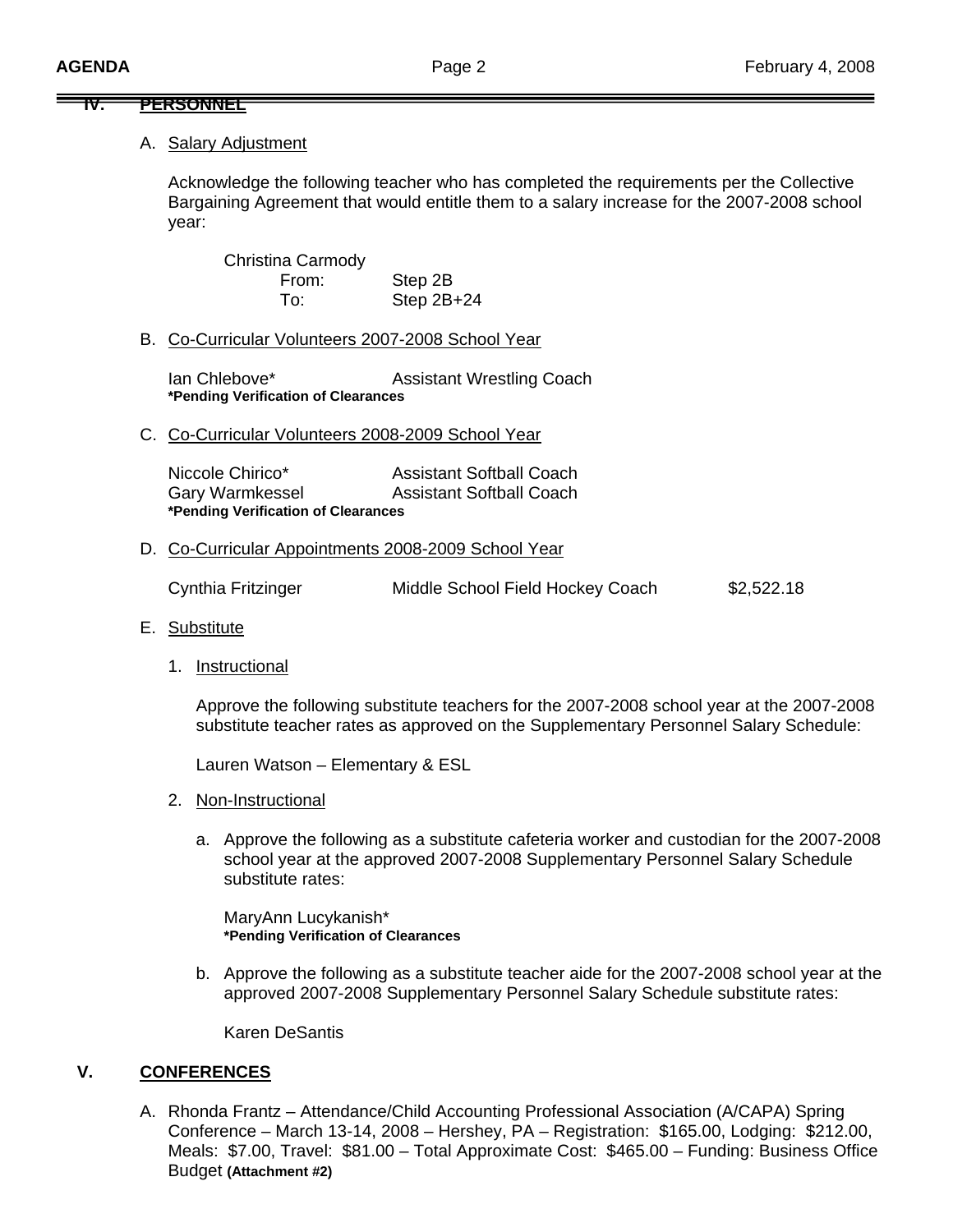- B. Kristie Ahner PDE 2008 Annual Conference: Indicators for Success: Improvement, Performance, and Results – February 24-27, 2008 – Hershey, PA – Registration: \$100.00, Lodging: \$179.69, Meals: \$125.00, Travel: \$51.00 – Total Approximate Cost: \$455.69 – Funding: Project 720 Grant **(Attachment #3)**
- C. Sharon Hunsicker PDE 2008 Annual Conference: Indicators for Success: Improvement, Performance, and Results – February 24-27, 2008 – Hershey, PA – Registration: \$100.00, Lodging: \$179.69, Meals: \$125.00 – Total Approximate Cost: \$404.69 – Funding: Project 720 Grant **(Attachment #4)**
- D. Aileen Yadush Pennsylvania Educational Technology Expo and Conference February 10- 12, 2008 – Hershey, PA – Registration: \$180.00, Lodging: \$137.34 – Total Approximate Cost: \$317.34 – Funding: High School Technology Budget **(Attachment #5)**
- E. Linda Thompson 2008 PSCA 52<sup>nd</sup> Annual Conference School Counselors: Helping Students Catch Their Dreams – April 16-18, 2008 – Hershey, PA – Registration: \$280.00, Lodging: \$219.78, Travel: \$40.00 – Total Approximate Cost: \$539.78 – Funding: Peters Elementary Counselor's Budget **(Attachment #6)**
- F. Diane Ruff Food Service Directors Conference and Exhibits April 8-9, 2008 State College, PA – Registration: \$240.00, Lodging: \$230.00, Travel: \$137.50, Meals: \$40.00 – Total Approximate Cost: \$647.50 – Funding: Cafeteria Budget **(Attachment #7)**

# **VI. POLICY**

- A. Board Policy First Reading
	- 1. Approve new school board policy #808.1– Operations Point of Sale, as presented after first reading. **(Attachment #8)**
	- 2. Approve school board policy #113 Programs Special Education, as presented after first reading. **(Attachment #9)**
	- 3. Approve school board policy #707 Property Use of School Facilities and Equipment, as presented after first reading. **(Attachment #10)**
	- 4. Approve school board policy #707.1 Property Use of Storage Space, as presented after first reading. **(Attachment #11)**

### B. Homebound Instruction

It is recommended that the Board of Education grant extended homebound instruction for a  $5<sup>th</sup>$ grade student, Student No. 1519500 for five hours per week, effective February 4, 2008 and continuing until approximately February 18, 2008.

### **VII. CURRICULUM AND INSTRUCTION**

A. Approve payment of \$4,000.00 stipend to Timothy Weaber. Mr. Weaber is serving as the Support on Site coordinator for the Science: It's Elementary Grant and the amount of the stipend is a direction of the grant. Northern Lehigh has received the money from the grant as reimbursement for this stipend.

### **VIII. OLD BUSINESS**

### **IX. NEW BUSINESS**

**X. FINANCIAL**